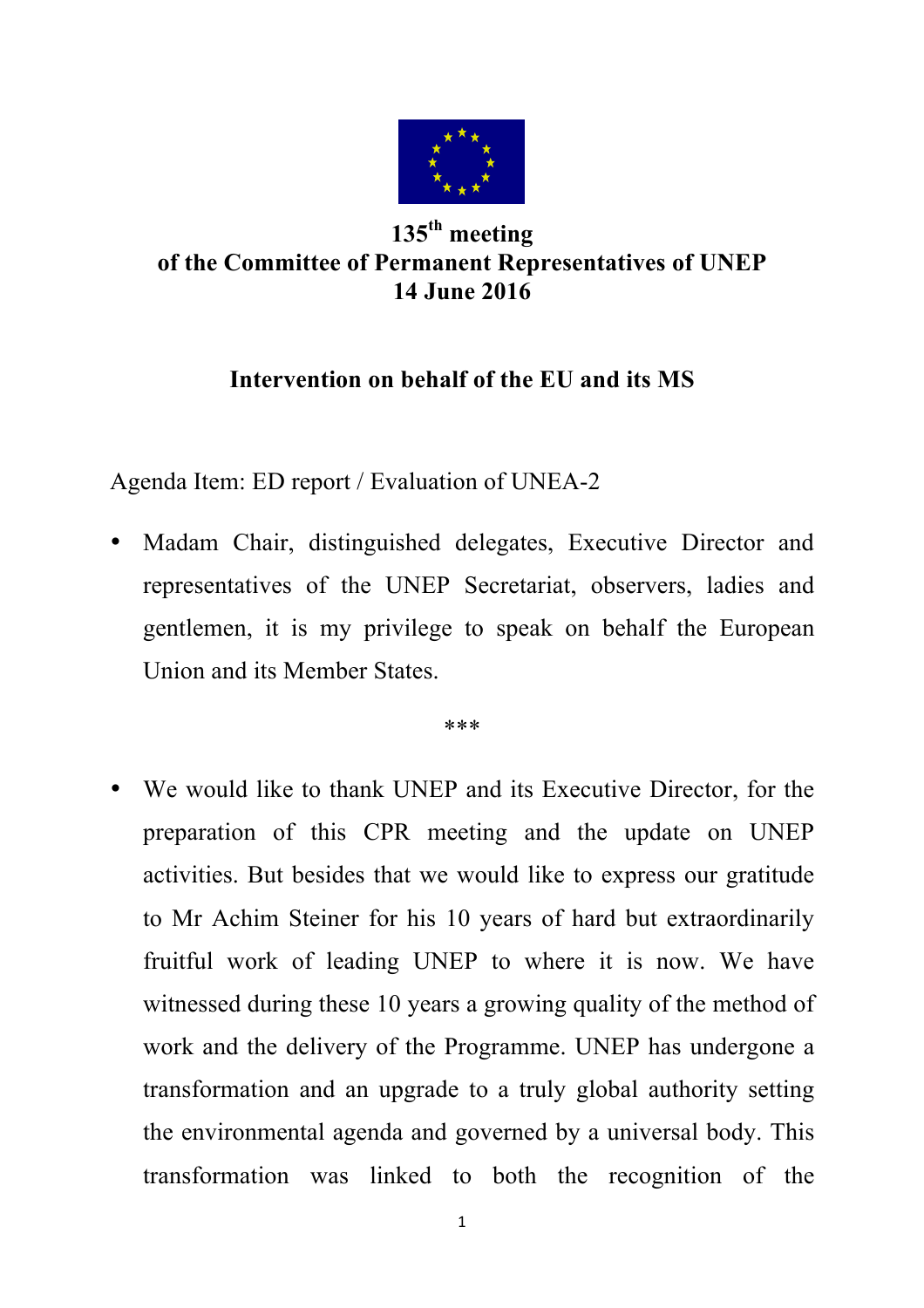achievements of the Programme as well as the high expectations for the delivery on its new mandate. In both elements the leadership element could not be overemphasised. Mr Steiner's qualities as a leader and tireless advocate of the environment leave us with a great heritage of UNEP well placed and shaped to deliver on its challenging objectives.

• We wish you all the best for your upcoming and future assignments, while remaining grateful for the privilege of working with you as the UNEP's Executive Director.

\*\*\*

- With regard to the point on evaluation of UNEA-2, EU/MS welcome this opportunity to have an initial exchange with other Member States. Our views at this stage remain preliminary. We continue an internal discussion and a thorough reflection on UNEA-2 and its outcomes. We will provide our fuller assessment in a written form.
- Let us start this reflection from an observation that the diversity of the issues discussed by UNEA-2, as well as the high level of attendance, illustrate the commitment of Member States to ensure an effective implementation of the 2030 Agenda for Sustainable Development.
- Indeed, regarding the **outcome of UNEA-2**. EU/MS congratulate UNEA for having adopted 25 resolutions by a consensus,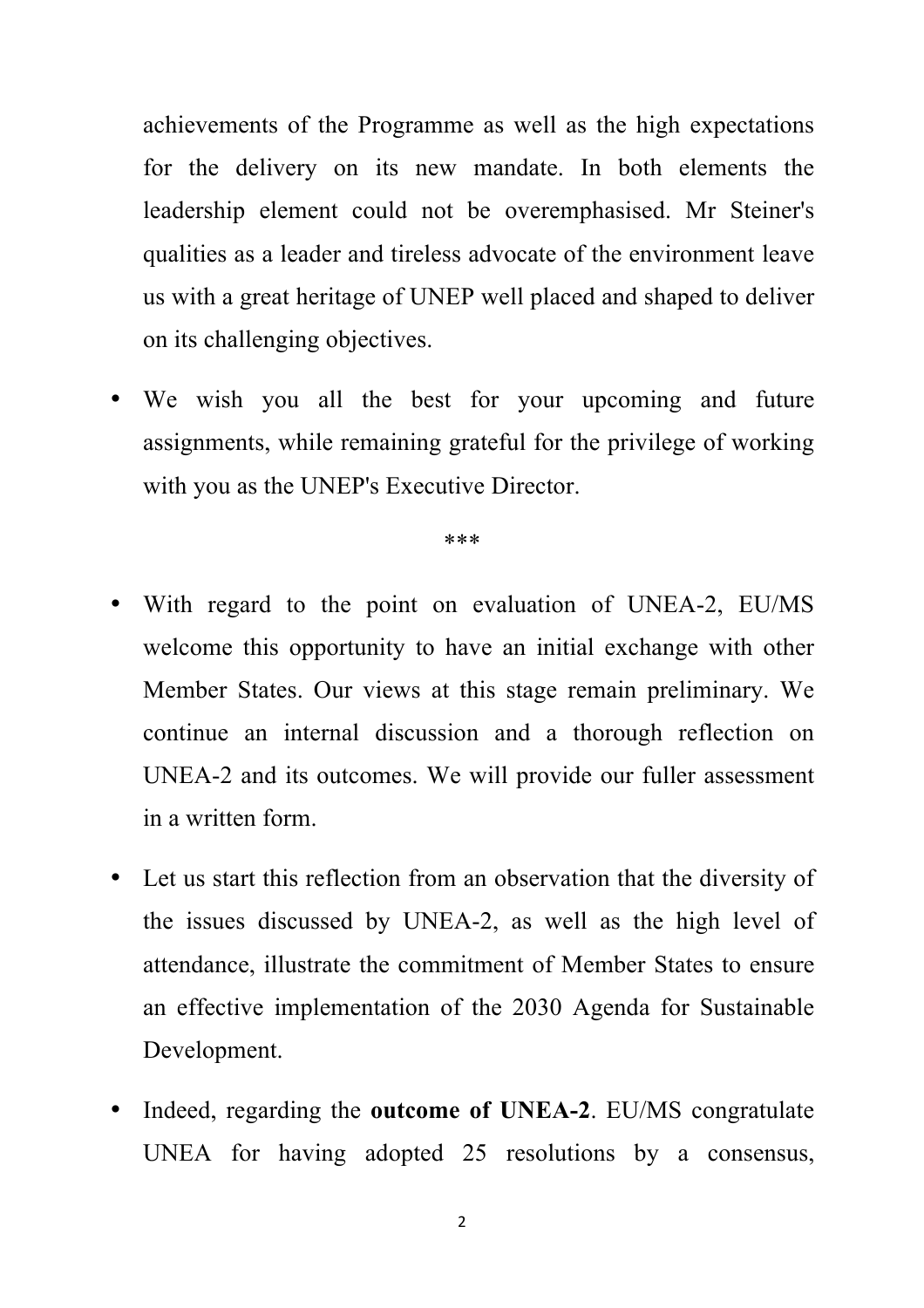reflecting the broad and integrated scope of the 2030 Agenda and acknowledging UNEP's and UNEA's roles in delivering on the environmental dimension of this Agenda. This will help importantly communicate UNEA's results in other fora, including the HLPF. However, EU/MS regret that the negotiations on the HLS outcome document could not be finalized, as well as that no solution was found to come to an agreement on the Stakeholders Engagement Policy.

- Concerning the **preparations for UNEA**, lessons can be drawn from the intersessional process for UNEA-2 on how to support negotiations in future so to avoid reopening at an UNEA meeting of a language agreed in CPR negotiations. Furthermore, a reflection could be made regarding which resolutions are more suitable for in-depth discussion in CPR. For some topics, having informal discussions (e.g. in Friends Groups setting), while leaving a final agreement for a very UNEA meeting, could be more effective. Also, the timing and the frequency of meetings should be considered to allow for better national and regional coordination.
- Lessons should be drawn with regard to the **organization of UNEA**. With a better management of meetings, in particular the CoW and the plenary, time could have been used more effectively. The last minute changes in the organization of the clusters should have been avoided and agreement from regional groups secured on the organization of work before the start of UNEA. Availability of